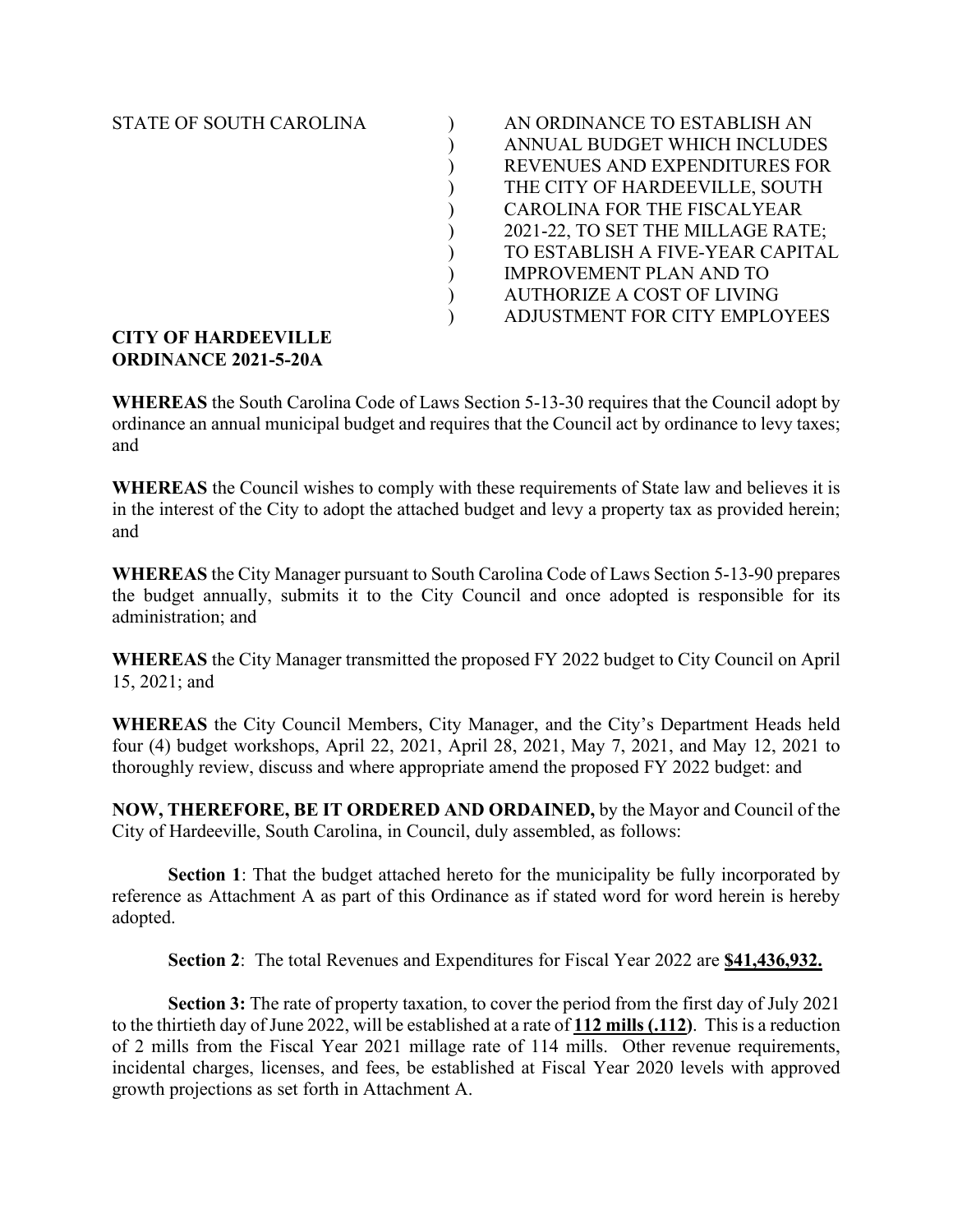**Section 4:** The revenues and expenditures as itemized in Attachment A comprise the total revenue and expenditures for the Fiscal Year beginning July 1, 2021 and ending June 30, 2022.

**Section 5:** A Five-Year Capital Improvement Plan Fund is established and adopted with the appropriate revenues to fund the proposed expenditures as set forth in Attachment A.

**Section 6:** The Local Option Sales Tax credit factor is hereby established as .000525.

**Section 7:** The City Manager is hereby authorized to expend such sums in accordance with this Ordinance and provisions of South Carolina Law.

**Section 8:** The Fiscal Year 2022 budget contains an appropriation for a ninety-seven hundredths of one percent (.97%) cost of living adjustment for all City employees, Department Heads and the City Manager which is hereby authorized as of July 1, 2021.

**Section 9:** Notice required per State Law was properly provided and there were two public hearings held on the budget on May 20, 2021 and June 3, 2021 and a copy of the budget was on file in the Office of the Clerk for public inspection.

**Section 10:** If for any reason any sentence, clause or provision of the ordinance shall be declared invalid, such shall not affect the remaining provisions hereof.

## **SIGNATURE PAGE TO FOLLOW**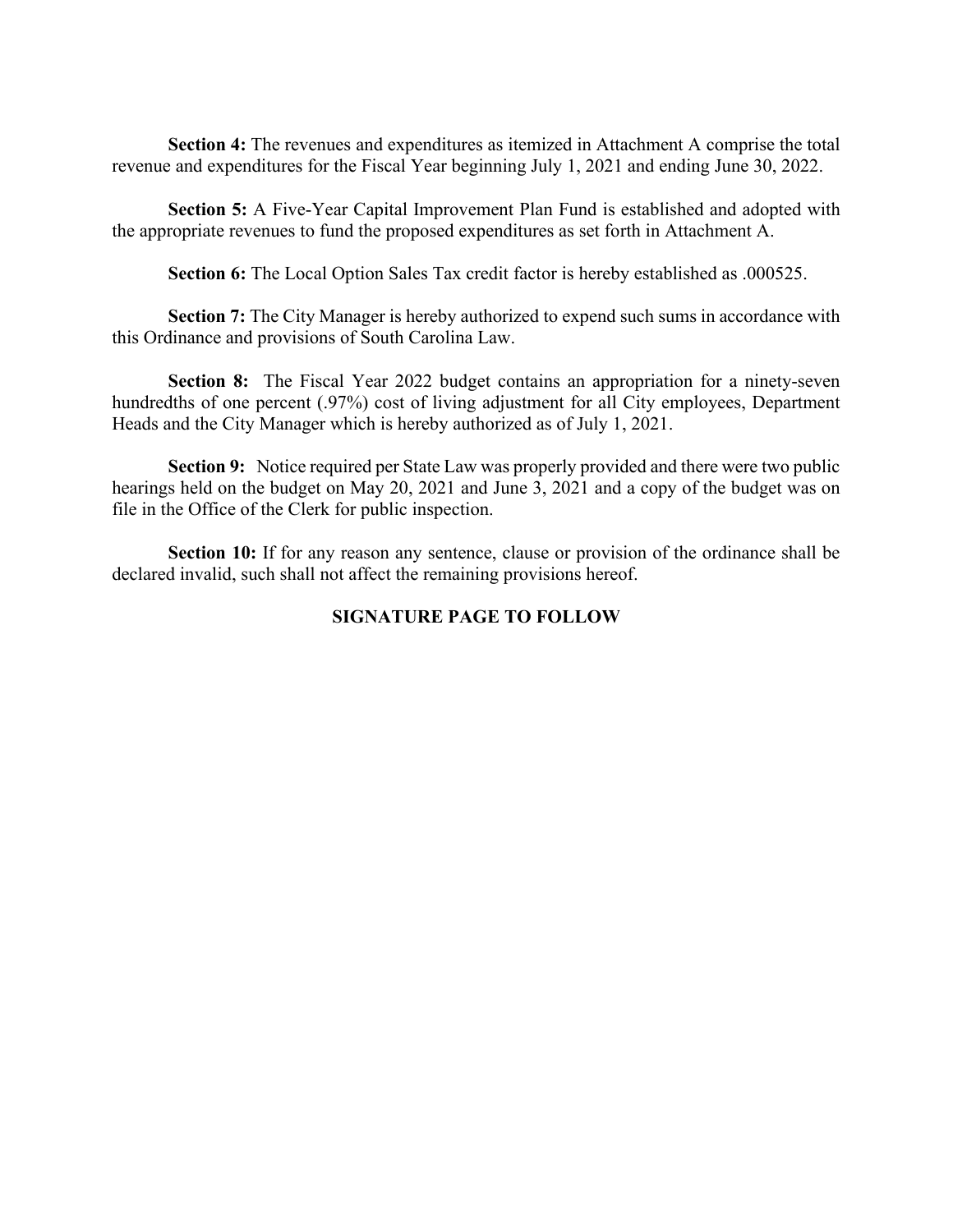| <b>SO ORDERED AND ORDAINED, this</b>                            | day of | $, 2021$ by |
|-----------------------------------------------------------------|--------|-------------|
| the Hardeeville City Council being duly and lawfully assembled. |        |             |

**First Reading \_\_\_\_\_\_\_\_\_\_\_\_\_\_\_\_\_\_\_\_\_\_\_\_**

**Second Reading \_\_\_\_\_\_\_\_\_\_\_\_\_\_\_\_\_\_\_\_\_\_\_**

**Public Hearing \_\_\_\_\_\_\_\_\_\_\_\_\_\_\_\_\_\_\_\_\_\_\_\_**

**\_\_\_\_\_\_\_\_\_\_\_\_\_\_\_\_\_\_\_\_\_\_\_\_\_\_\_\_\_\_\_\_ Harry Williams, Mayor**

**\_\_\_\_\_\_\_\_\_\_\_\_\_\_\_\_\_\_\_\_\_\_\_\_\_\_\_\_\_\_\_\_ Carolyn Kassel, Mayor Pro Tempore**

**\_\_\_\_\_\_\_\_\_\_\_\_\_\_\_\_\_\_\_\_\_\_\_\_\_\_\_\_\_\_\_\_ John Carroll, Councilmember**

**\_\_\_\_\_\_\_\_\_\_\_\_\_\_\_\_\_\_\_\_\_\_\_\_\_\_\_\_\_\_\_\_ David Spisso, Councilmember**

**\_\_\_\_\_\_\_\_\_\_\_\_\_\_\_\_\_\_\_\_\_\_\_\_\_\_\_\_\_\_\_\_ Walter White, Councilmember**

**Attest:**

**\_\_\_\_\_\_\_\_\_\_\_\_\_\_\_\_\_\_\_\_\_\_\_\_\_\_\_\_\_\_ Dolores Pomarico, City Clerk**

**(Seal)**

**Approved as to form: \_\_\_\_\_\_\_\_\_\_\_\_\_\_\_\_\_\_\_\_\_\_\_\_\_\_\_\_\_\_\_**

**Prina Maines, City Attorney**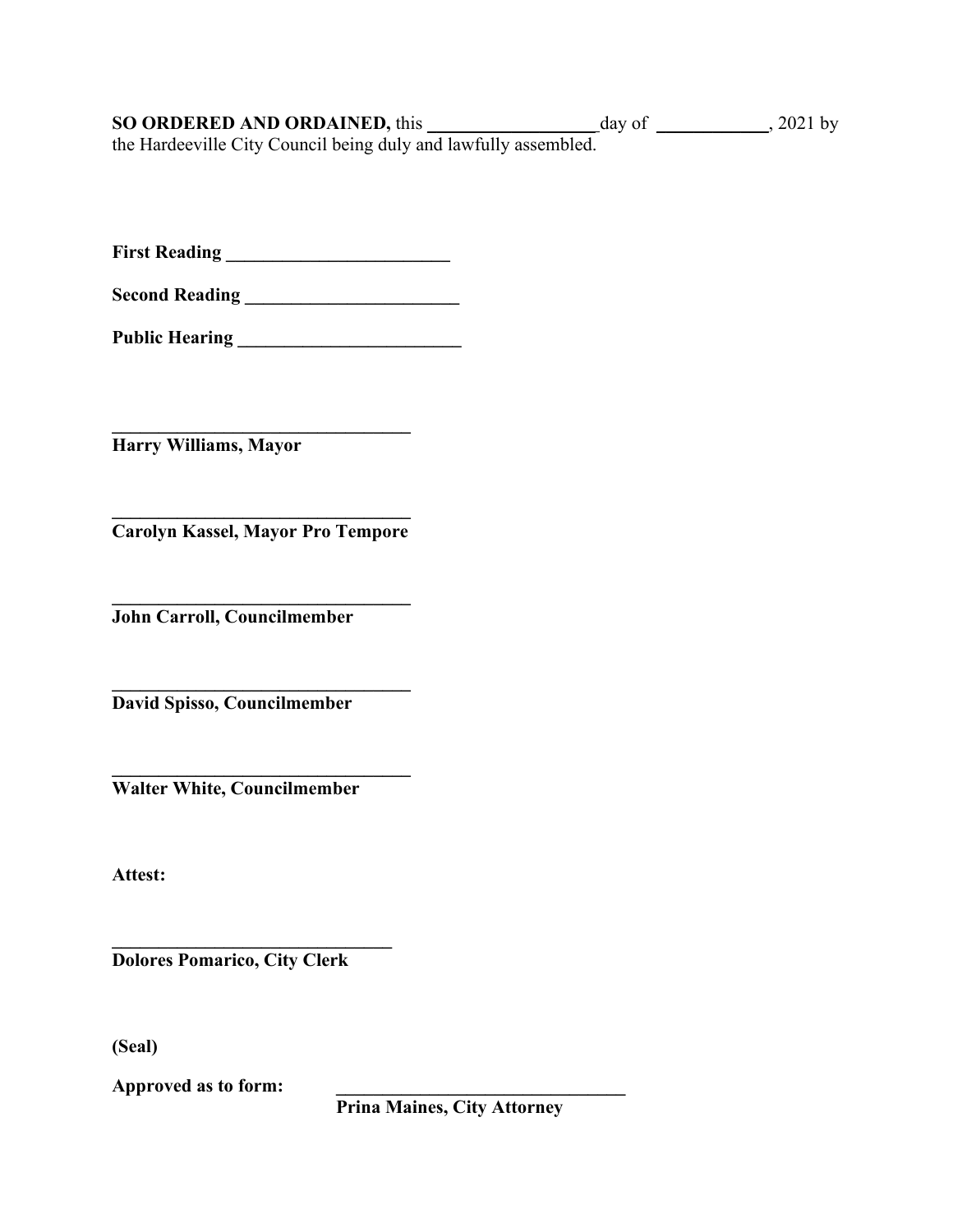| <b>Attachment A</b>                                       |           |           |
|-----------------------------------------------------------|-----------|-----------|
| <b>General Fund Revenues</b>                              |           |           |
| <b>Taxes</b><br><b>REAL PROPERTY TAXES</b>                |           |           |
|                                                           | 5,751,112 |           |
| <b>VEHICLE TAXES</b>                                      | 610,463   |           |
| DELINQUENT TAXES                                          | 140,000   |           |
| HOMESTEAD EXEMPTION<br>PERSONAL PROPERTY TAX              | 310,000   |           |
| MOTOR CARRIER APPORTIONMENT                               | 10,000    |           |
|                                                           | 20,000    |           |
|                                                           |           | 6,841,575 |
| <b>Local Option Sales Tax</b><br>LOC OPT SALE TAX-PROP TX |           |           |
| LOC OPT SALE TAX- REV FUND                                | 569,000   |           |
|                                                           | 348,000   | 917,000   |
| <b>Special Assessments</b>                                |           |           |
| <b>HOSPITAL FILOT</b>                                     | 166,201   |           |
| REPLACEMENT METAL FILOT                                   | 10,628    |           |
|                                                           |           | 176,829   |
| Intergovernmental                                         |           |           |
| <b>MASC TAX COLLECTIONS</b>                               | 490,000   |           |
| ALCOHOL BEER & WINE LICENSING                             | 600       |           |
| <b>AID TO SUBDIVISIONS</b>                                | 75,000    |           |
| STATE ACCOMMODATION TAX                                   | 37,000    |           |
| TRANSFER FROM VICTIM WITNESS                              | 32,000    |           |
| <b>MEDIA SERVICES</b>                                     | 8,000     |           |
| <b>SRO REVENUE</b>                                        | 174,000   |           |
| <b>JC-LIBRARY EXP CONTRIBUTION</b>                        | 29,000    |           |
| <b>JC-LIBRARY CAPITAL CONTRIBUTION</b>                    | 5,000     |           |
|                                                           |           | 850,600   |
| <b>Franchise Fees</b>                                     |           |           |
| <b>FRANCHISE FEES</b>                                     | 750,000   |           |
|                                                           |           | 750,000   |
| <b>Police and Court Fines and Fees</b>                    |           |           |
| POLICE MISC CREDITS                                       | 6,000     |           |
| FINES, FORFEITURES, & FEES                                | 300,000   |           |
|                                                           |           | 306,000   |
| <b>Recreation Fees</b>                                    |           |           |
| <b>SOCCER</b>                                             | 500       |           |
| <b>BASKETBALL</b>                                         | 2,400     |           |
| <b>CLASSES/PROGRAMS</b>                                   | 2,100     |           |
| <b>FIELDS</b>                                             | 6,000     |           |
| <b>CONTRACTS/MOU</b>                                      | 45,000    |           |
| <b>SPECIAL EVENTS</b>                                     | 750       |           |
| SPONSORSHIPS/DONATIONS                                    | 2,500     |           |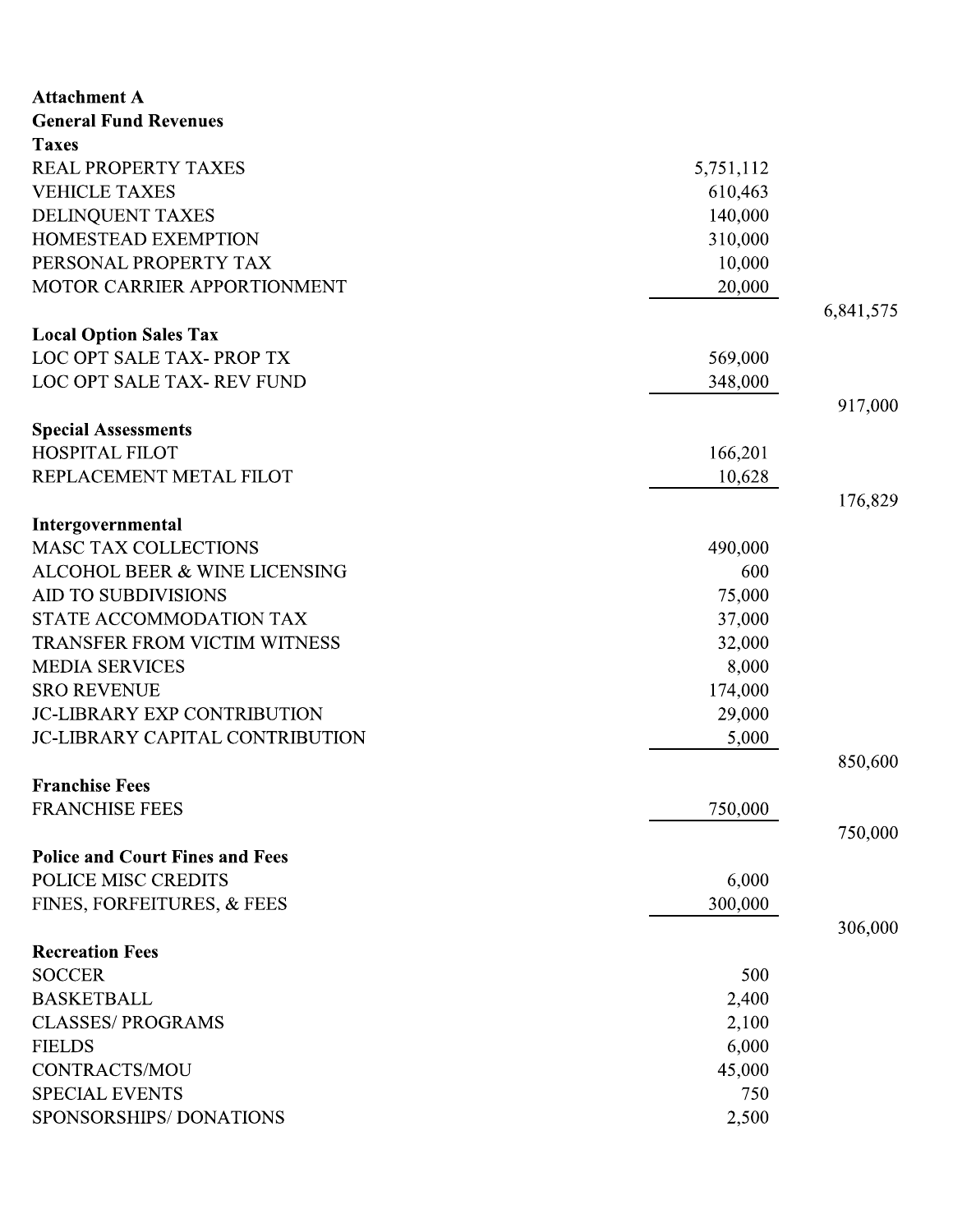| <b>ATHLETICS REC CENTER</b>                  | 4,000     |            |
|----------------------------------------------|-----------|------------|
| <b>RACQUETBALL</b>                           | 7,300     |            |
| TOURNAMENTS/LEAGUES                          | 1,000     |            |
| <b>CONCESSIONS COMMISSIONS</b>               | 500       |            |
| MEMBERSHIPSRESIDENT                          | 13,200    |            |
| <b>MEMBERSHIP NONRESIDENT</b>                | 6,600     |            |
| <b>GUEST PASS FEE</b>                        | 300       |            |
| RECREATION RENTALS                           | 4,800     |            |
| <b>Planning, Building and License</b>        |           | 96,950     |
| <b>BUSINESS LICENSES</b>                     | 1,530,000 |            |
| <b>PLANNING PERMITS</b>                      | 375,000   |            |
| <b>BUILDING PERMITS</b>                      | 2,600,000 |            |
| <b>WATER/SEWER FEES</b>                      | 206,000   |            |
|                                              |           | 4,711,000  |
| <b>Miscellaneous</b>                         |           |            |
| DEVELOPMENT- ADMIN FEE                       | 30,000    |            |
| REFUNDS/REIMBURSEMENTS                       | 200,000   |            |
| <b>LEASE INCOME</b>                          | 11,056    |            |
| <b>INTEREST</b>                              | 30,000    |            |
| <b>DONATIONS</b>                             | 3,500     |            |
| <b>TRANSFER FROM DA FEES-LIBRARY</b>         | 39,183    |            |
| <b>LOCAL ASSESSMENT FEES</b>                 | 150       |            |
| <b>GRANT REVENUE</b>                         | 108,500   |            |
| MISCELLANEOUS INCOME                         | 60,000    |            |
| RESCUE SERVICE REIMBURSEMENT                 | 75,000    |            |
| FIRE SERVICE REIMBURSEMENT                   | 1,000     |            |
| <b>FIRE INSPECTIONS</b>                      | 13,750    |            |
| <b>BEAUFORT COUNTY IMPACT FEE</b>            | 1,200     |            |
| <b>FUND BALANCE</b>                          | 682,000   |            |
| FOUNDATION REVENUE FOR WORKFORCE DEVELOPMENT | 663,000   |            |
| <b>AMERICAN RESCUE PLAN</b>                  | 276,600   |            |
| <b>BUDGET STABILIZATION</b>                  | 3,058,318 |            |
|                                              |           | 5,253,257  |
| <b>Total General Fund Revenues</b>           |           | 19,903,211 |
| <b>Special Fund Revenues</b>                 |           |            |
| <b>State Accommodations Tax</b>              | 170,000   |            |
| Local Hospitality Tax                        | 396,252   |            |
| <b>Local Accommodations Tax</b>              | 396,252   |            |
| <b>Total Special Fund Revenues</b>           |           | 962,504    |
|                                              |           |            |

**Investment and Development Agreement Fees**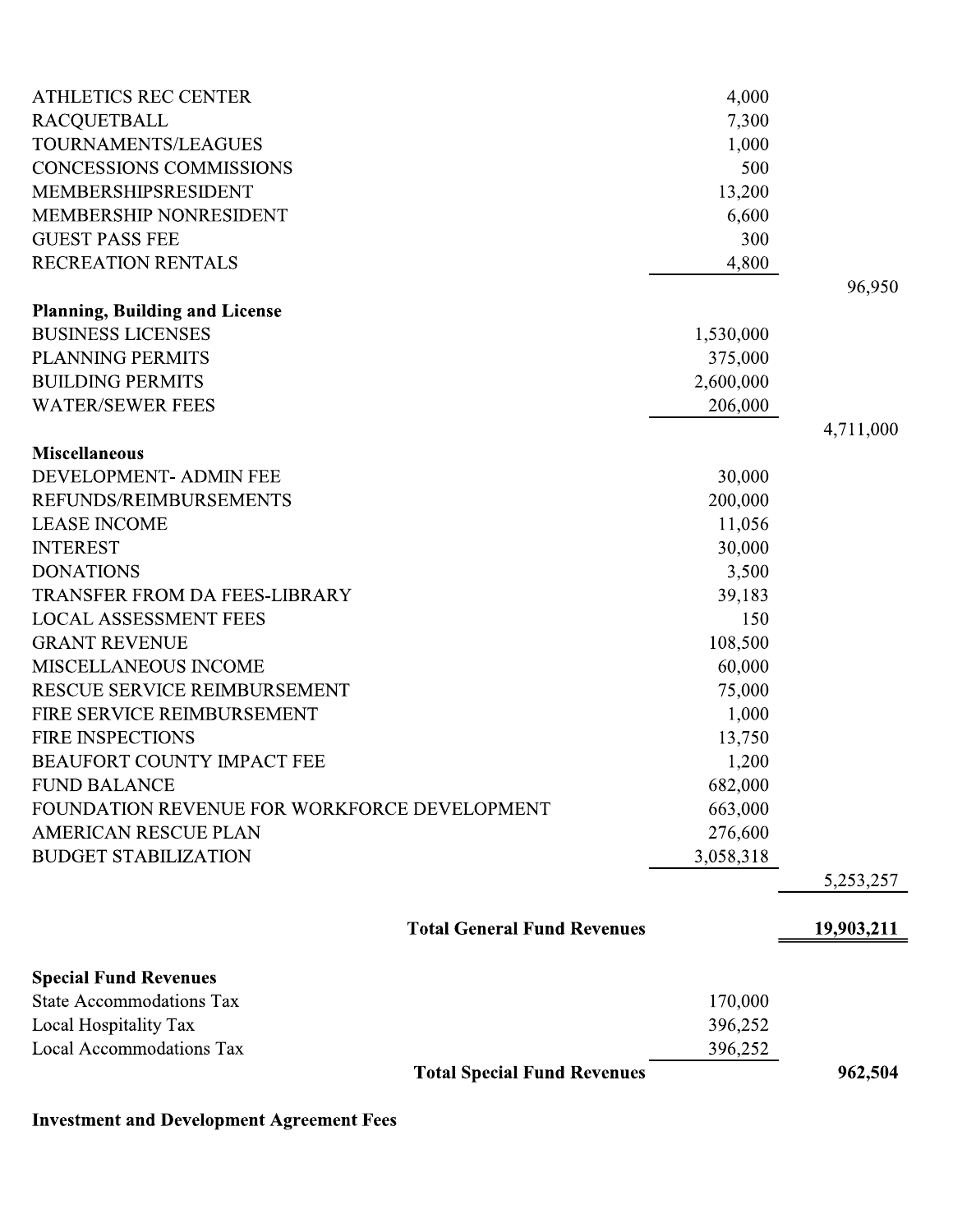| JPR E. ARGENT & HEARTHSTONE LAKES                          | 1,284,178 |            |
|------------------------------------------------------------|-----------|------------|
| HILTON HEAD LAKES NORTH -W. ARGENT                         | 300       |            |
| HILTON HEAD LAKES SOUTH- ANDERSON                          | 400       |            |
| ARGENT 2 SUN CITY NORTH                                    | 641,462   |            |
| LATITUDE MARGARITTAVILLE                                   | 1,941,499 |            |
| SC LOCAL GOVERNMENT INVESTMENT POOL                        | 4,593,790 |            |
| <b>Total Investment and Development Agreement Fees</b>     |           | 8,461,629  |
| <b>Community Foundation</b>                                |           |            |
| <b>Community Foundation</b>                                | 743,000   |            |
| <b>Total Community Foundation</b>                          |           | 743,000    |
| <b>Hilton Head Lakes Special Assessment District</b>       |           |            |
| Hilton Head Lakes Special Assessment District              | 1,133,000 |            |
| <b>Total Hilton Head Lakes Special Assessment District</b> |           | 1,133,000  |
| <b>Capital Improvement Plan Revenue</b>                    |           |            |
| TRANSFER IN GENERAL FUND                                   | 831,722   |            |
| <b>TRANSFER IN A/H TAX FUND</b>                            | 792,504   |            |
| <b>GRANTS</b>                                              | 1,703,500 |            |
| TRANSFER IN DEVELOPMENT FEES-Police                        | 528,337   |            |
| TRANSFER IN DEVELOPMENT FEES- Fire                         | 956,800   |            |
| TRANSFER IN DEVELOPMENT FEES- Public Works                 | 630,700   |            |
| <b>TRANSFER IN DEVELOPMENT FEES- Recreation</b>            | 1,068,000 |            |
| TRANSFER IN DEVELOPMENT FEES-Library                       | 10,000    |            |
| JC TRANSPORTATION SALES TAX                                | 1,534,025 |            |
| <b>LAND ACQUISITION</b>                                    | 400,000   |            |
| ECONOMIC DEVELOPMENT                                       | 150,000   |            |
| <b>AMERICAN RESCUE PLAN</b>                                | 340,000   |            |
| OTHER FUNDING SOURCES                                      | 1,288,000 |            |
| <b>Total Capital Improvement Plan Revenue</b>              |           | 10,233,588 |
| <b>Total Revenue All Funds</b>                             |           | 41,436,932 |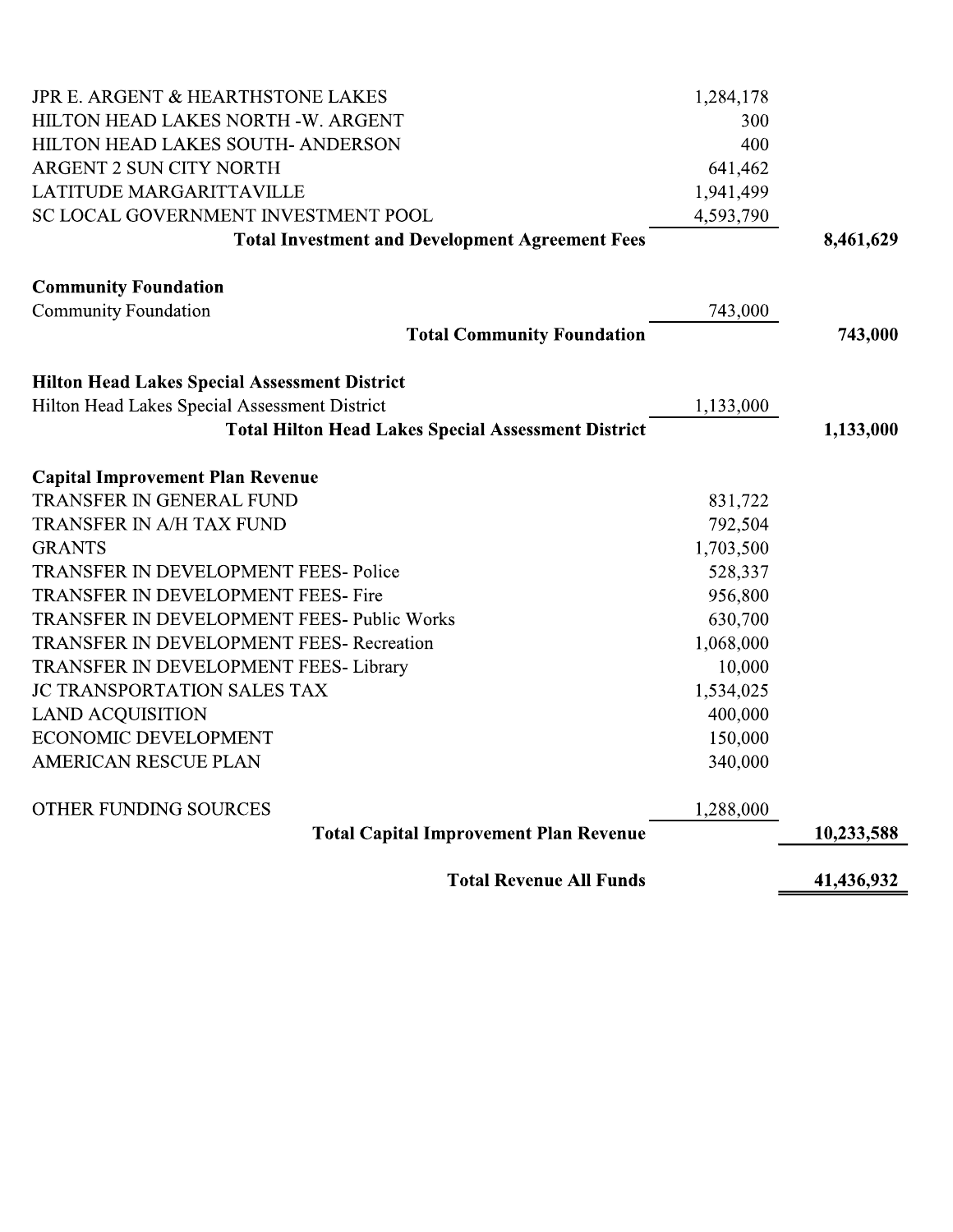| <b>General Fund Expenditures</b>                         |           |            |
|----------------------------------------------------------|-----------|------------|
| <b>General Government</b>                                | 4,812,567 |            |
| Police                                                   | 3,369,332 |            |
| Fire                                                     | 3,890,670 |            |
| <b>Public Works</b>                                      | 1,082,747 |            |
| Recreation                                               | 1,023,984 |            |
| Council                                                  | 99,136    |            |
| Court                                                    | 232,068   |            |
| Planning                                                 | 376,499   |            |
| Media                                                    | 241,098   |            |
| <b>Building Inspection</b>                               | 624,300   |            |
| Finance                                                  | 375,431   |            |
| Workforce Development                                    | 663,000   |            |
| Downtown Development                                     | 285,014   |            |
| <b>Information Technology</b>                            | 729,896   |            |
| <b>Facilities Maintenance</b>                            | 1,103,150 |            |
| Safety/ Risk Management                                  | 10,000    |            |
| Debt Service                                             | 984,317   |            |
| <b>Total General Fund Expenditures</b>                   |           | 19,903,211 |
| <b>Special Fund Expenditures</b>                         |           |            |
| <b>State Accommodations Tax</b>                          | 170,000   |            |
| Local Hospitality Tax                                    | 396,252   |            |
| Local Accommodations Tax                                 | 396,252   |            |
| <b>Total Special Fund Expenditures</b>                   |           | 962,504    |
| <b>Investment and Development Agreement Expenditures</b> |           |            |
| JPR E. ARGENT & HEARTHSTONE LAKES                        | 1,284,178 |            |
| HILTON HEAD LAKES NORTH -W. ARGENT                       | 300       |            |
| HILTON HEAD LAKES SOUTH- ANDERSON                        | 400       |            |
| <b>ARGENT 2 SUN CITY NORTH</b>                           | 641,462   |            |
| ECONOMIC DEVELOPMENT FUND                                |           |            |
| LATITUDE MARGARITTAVILLE                                 | 1,941,499 |            |
| MILLSTONE TRACT                                          |           |            |
| <b>COOLER SHINING IVORY</b>                              |           |            |
| SC LOCAL GOVERNMENT INVESTMENT POOL                      | 4,593,790 |            |
| <b>Total Investment and Development Agreement Fees</b>   |           | 8,461,629  |
| <b>Community Foundation</b>                              |           |            |
| <b>Community Foundation</b>                              | 743,000   |            |
| <b>Total Community Foundation Expenditures</b>           |           | 743,000    |
|                                                          |           |            |

Hilton Head Lakes Special Assessment District